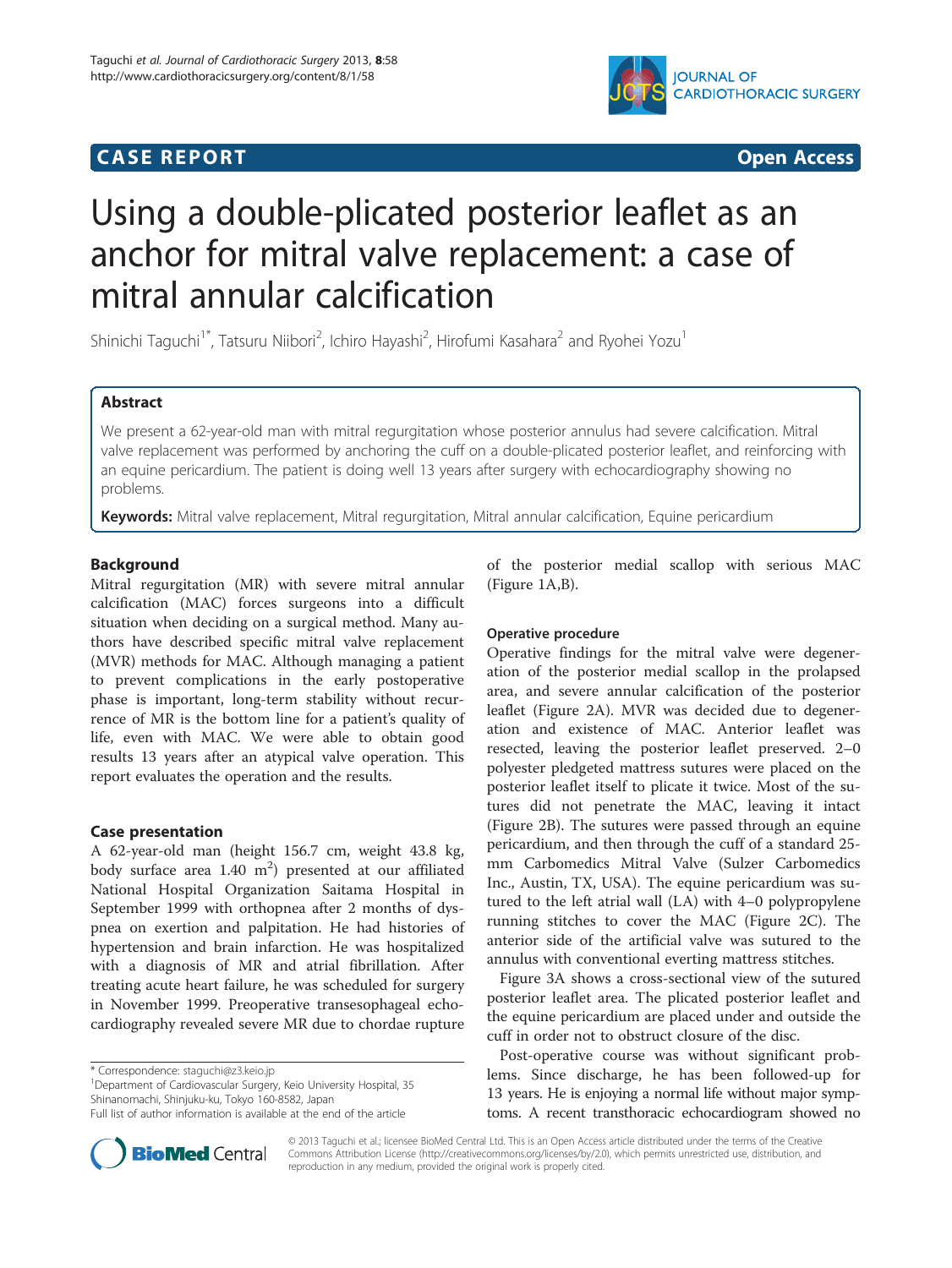<span id="page-1-0"></span>

perivalvular leakage (Figure [3B](#page-2-0)) and no problems around the pericardial patch.

## **Discussion**

This is a report on an operative technique for managing MAC, which emphasizes durability, and on long-term follow-up over a period of 13 years. The results of recent echocardiography around the prosthetic valve were excellent, and the patient is doing very well. Few reports of

such a long-term follow-up after this type of surgery have been published.

MVR methods for MR with MAC can be divided into 2 types. One is a technique that attempts to resect MAC as much as possible, and the other leaves MAC intact by devising a method for suturing the prosthesis.

Surgery to resect MAC is often challenging because calcification is often deep, and there is a probable risk when excavating the area around the posterior atrio-



resected. (B) Posterior leaflet was plicated twice, and the sutures were passed through an equine pericardium. (C) The prosthetic valve was fixed with the above-mentioned sutures in the posterior area, and in the conventional everting manner in the anterior area. The equine pericardium was sutured to the left atrial wall to cover the annular calcification. AL: anterior leaflet; PL: posterior leaflet; MAC: mitral annular calcification; EP: equine pericardium; P: pledgets; PV: prosthetic valve.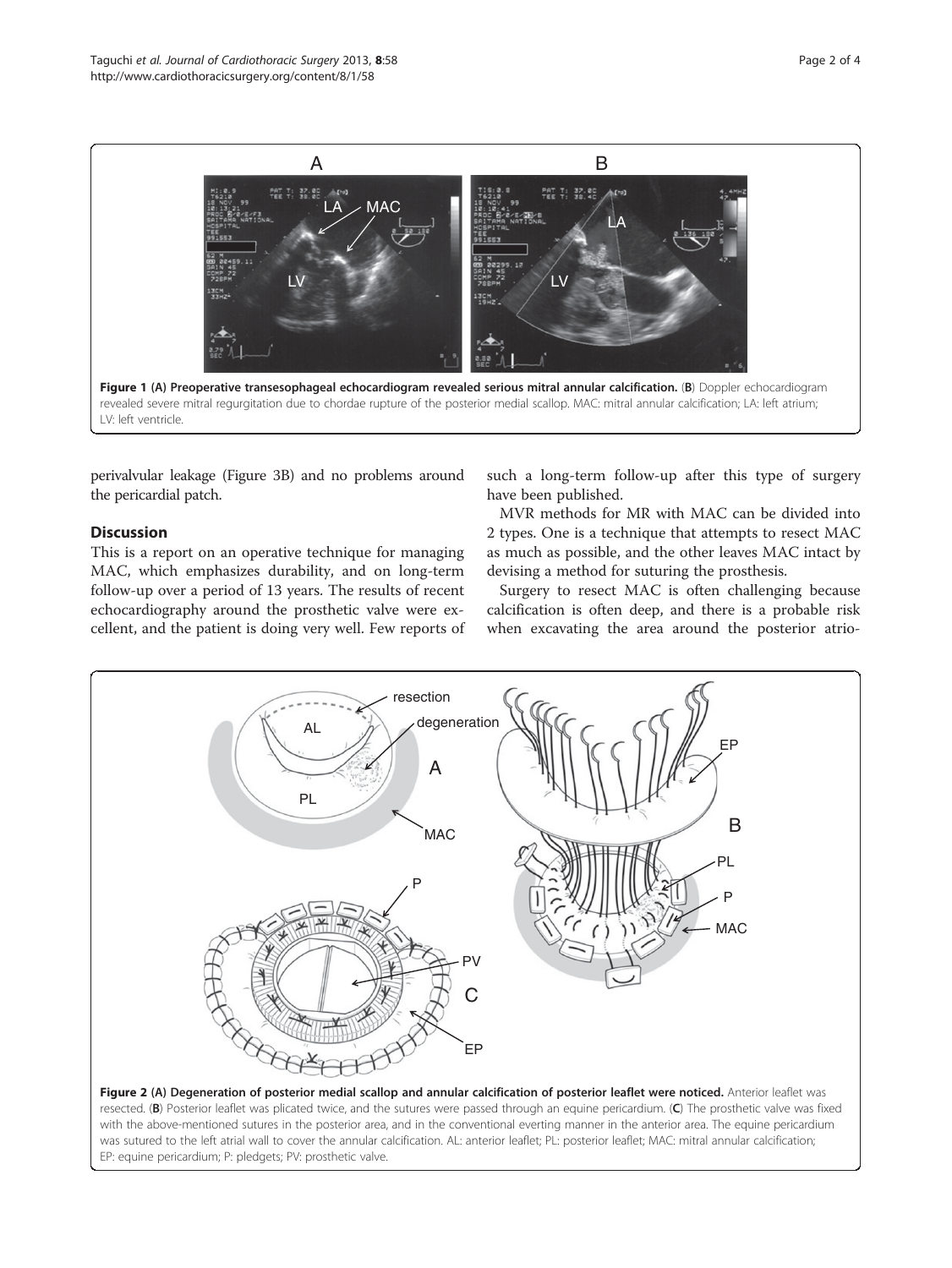<span id="page-2-0"></span>

ventricular groove of rupture, injury to circumflex artery, and thrombo-embolic events [1]. To prevent these events, ultrasonic debridement is often used, and methods such as using autologous or equine pericardium [2], and transferring the anterior leaflet to the posterior area [3] are adopted.

The best way to prevent these disadvantages when resecting MAC is to leave it intact, and to develop new methods of suturing the prosthetic valve. Many reports have been published on possible solutions such as: suturing the prosthesis to the LA itself [1], developing a collar for the prosthesis [[4](#page-3-0)], using the leaflets to secure the prosthesis [[5\]](#page-3-0), plicating both mitral leaflets and the LA to create a new annulus [[6\]](#page-3-0), and using a Dacron graft between the LA and the prosthesis.

The advantages of our method are that folding the posterior leaflet twice creates a new annulus above the MAC, and using the equine pericardium reinforces the suture and acts as a preventive sheet to avoid perivalvular leakage. By preserving the posterior leaflet, the subvalvular apparatus is also maintained. Our method of suturing the prosthesis to the posterior leaflet is similar to that of Di Stefano et al. [\[6](#page-3-0)], who plicated the mitral leaflets and the atrial wall to create a new annulus. Although we used only the equine pericardiumcovered posterior leaflet as a new annulus, we plicated the leaflet twice. This made the leaflet more solid and suitable as an anchor for suturing the prosthesis. Equine pericardium was used to reinforce this anchor because the leaflet alone might not be structurally sufficient even if plicated twice.

Feindel et al. [2] used pericardium to reconstruct the MAC resected area and to create a new annulus for MVR. Our usage of pericardium is similar to them in the aspect of being a part of the new annulus for MVR, but different from them in the aspect of constituting the new annulus together with the posterior leaflet.

We must mention that this operation was performed in only 1 patient. Although long-term durability of the procedure was proven in the presented case, multiple experiences using the procedure are needed for further evaluation.

## Conclusions

In summary of the presented case, using the doubleplicated posterior leaflet as an anchor in MVR and equine pericardium as a reinforcement resulted in an excellent long-term outcome for MR with MAC.

#### Consent

Written informed consent was obtained from the patient for publication of this report and any accompanying images.

#### Competing interests

The authors declare that they have no conflicts of interests.

#### Authors' contributions

ST and TN contributed to the pre-operative planning and operation of the case. All authors contributed to following up the case. All authors read and approved the final manuscript.

#### Author details

<sup>1</sup>Department of Cardiovascular Surgery, Keio University Hospital, 35 Shinanomachi, Shinjuku-ku, Tokyo 160-8582, Japan. <sup>2</sup>Department of Cardiovascular Surgery, National Hospital Organization Saitama Hospital, Saitama, Japan.

#### Received: 25 November 2012 Accepted: 26 March 2013 Published: 1 April 2013

#### References

- 1. Atoui R, Lash V, Mohammadi S, Cecere R: Intra-atrial implantation of a mitral valve prosthesis in a heavily calcified mitral annulus. Eur J Cardiothorac Surg 2009, 36:776–778.
- 2. Feindel CM, Tufail Z, David TE, Ivanov J, Armstrong S: Mitral valve surgery in patients with extensive calcification of the mitral annulus. J Thorac Cardiovasc Surg 2003, 126:777–782.
- 3. Casselman FP, Gillinov AM, McDonald ML, Cosgrove DM III: Use of the anterior mitral leaflet to reinforce the posterior mitral annulus after debridement of calcium. Ann Thorac Surg 1999, 68:261–262.